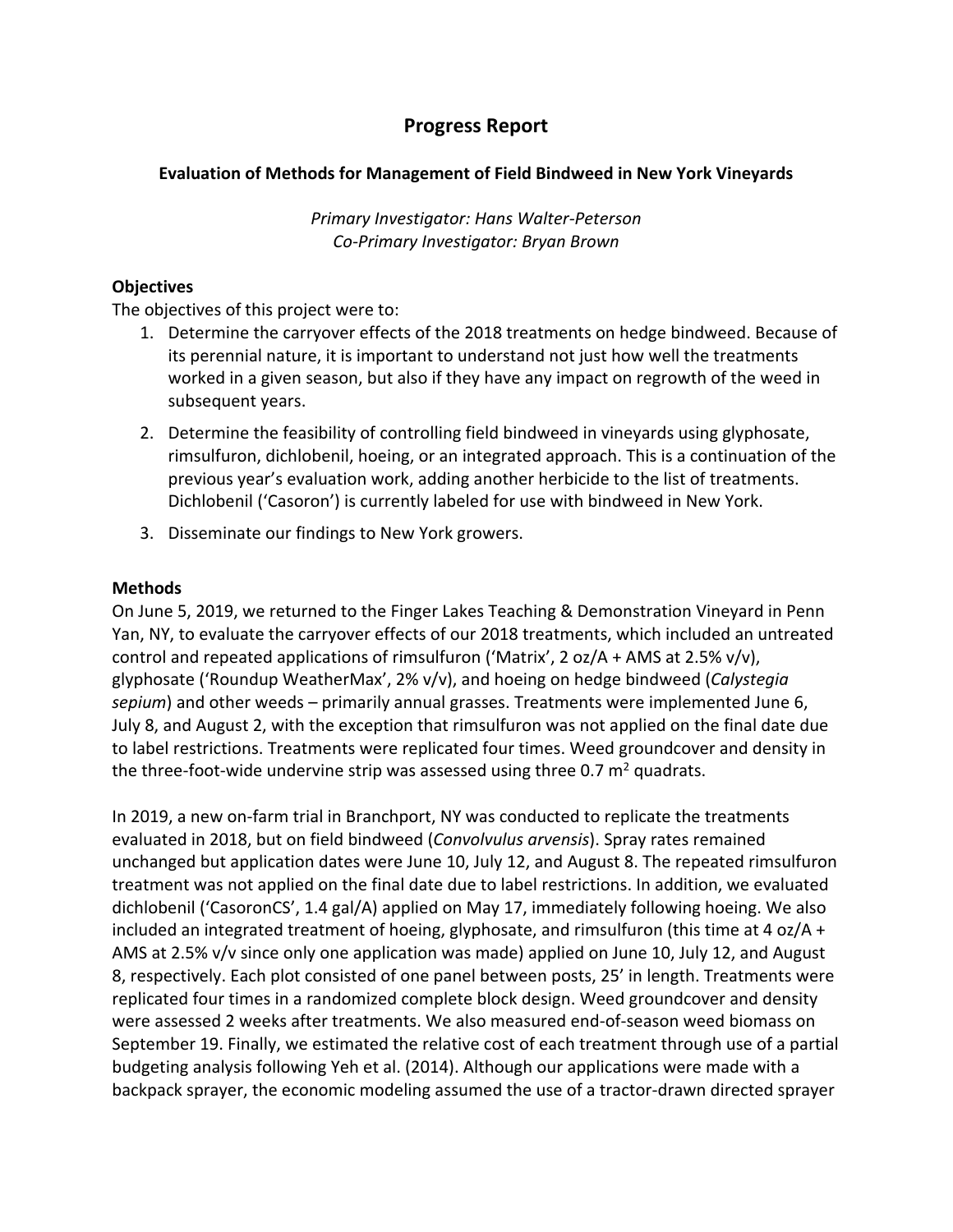and an adjusted glyphosate rate ('Roundup WeatherMax', 44 oz/A). Similarly, our plots were quickly hoed by hand but the modeling assumed the use of a tractor drawn grape hoe.

## **Results**

There were clear carryover effects from the 2018 treatments on the regrowth of hedge bindweed (Figure 1). Glyphosate and rimsulfuron had the strongest carryover effects, likely reflecting their systemic activity on the hedge bindweed root systems. Hoeing also reduced regrowth compared to the untreated control, but to a lesser degree. However, hoeing did not have a carryover effect on the other weeds, but glyphosate reduced regrowth to some degree, and rimsulfuron had the greatest effect – probably due to its residual activity in the soil.

The early application of dichlobenil was initially effective on field bindweed, but control was lost by mid-July (Figure 2). Control was similar for the other weeds present – primarily ground ivy (*Glechoma hederacea*), clover (*Trifolium* spp), and smartweeds (*Polygonum* spp). We used 1.4 gal/A, but up to 2.8 gal/A can be used, which likely would have provided longer-lasting control.

Over the season, the most complete control was offered by the glyphosate treatment, followed closely by the integrated treatment. Hoeing controlled weeds well-enough but rapid regrowth was seen from the field bindweed. Unlike the hedge bindweed in our 2018 trials, the field bindweed in this trial was not controlled by the rimsulfuron. This highlights the importance of accurate weed identification.

End-of-season weed biomass (the most reliable measure of how well a given treatment performed) showed that only the treatments that included glyphosate significantly controlled the field bindweed (Figure 3). Whereas, the treatments that included hoeing controlled the other weeds most effectively, followed by the glyphosate and rimsulfuron treatments respectively.

Similar to 2018, there was no visible injury from the rimsulfuron applications. Due to the timing of applications, it is unlikely that the grape roots were injured by rimsulfuron since no injury was seen in aboveground tissues.

Partial budget analysis showed that total costs for implementing each treatment were somewhat comparable (Table 1). However, the expense of the rimsulfuron and the slower tractor speed required for hoeing caused those treatments to be the most expensive. If we had used the maximum rate of dichlobenil, that treatment would have been the most expensive.

# **Conclusion**

The most important finding this year was that while rimsulfuron was very effective on hedge bindweed, unfortunately it was not effective on field bindweed. We were successful in obtaining a 2(ee) exemption for New York grape growers to use rimsulfuron on hedge bindweed, but due to the lack of efficacy on field bindweed we will need to continue our educational efforts on correct weed species identification.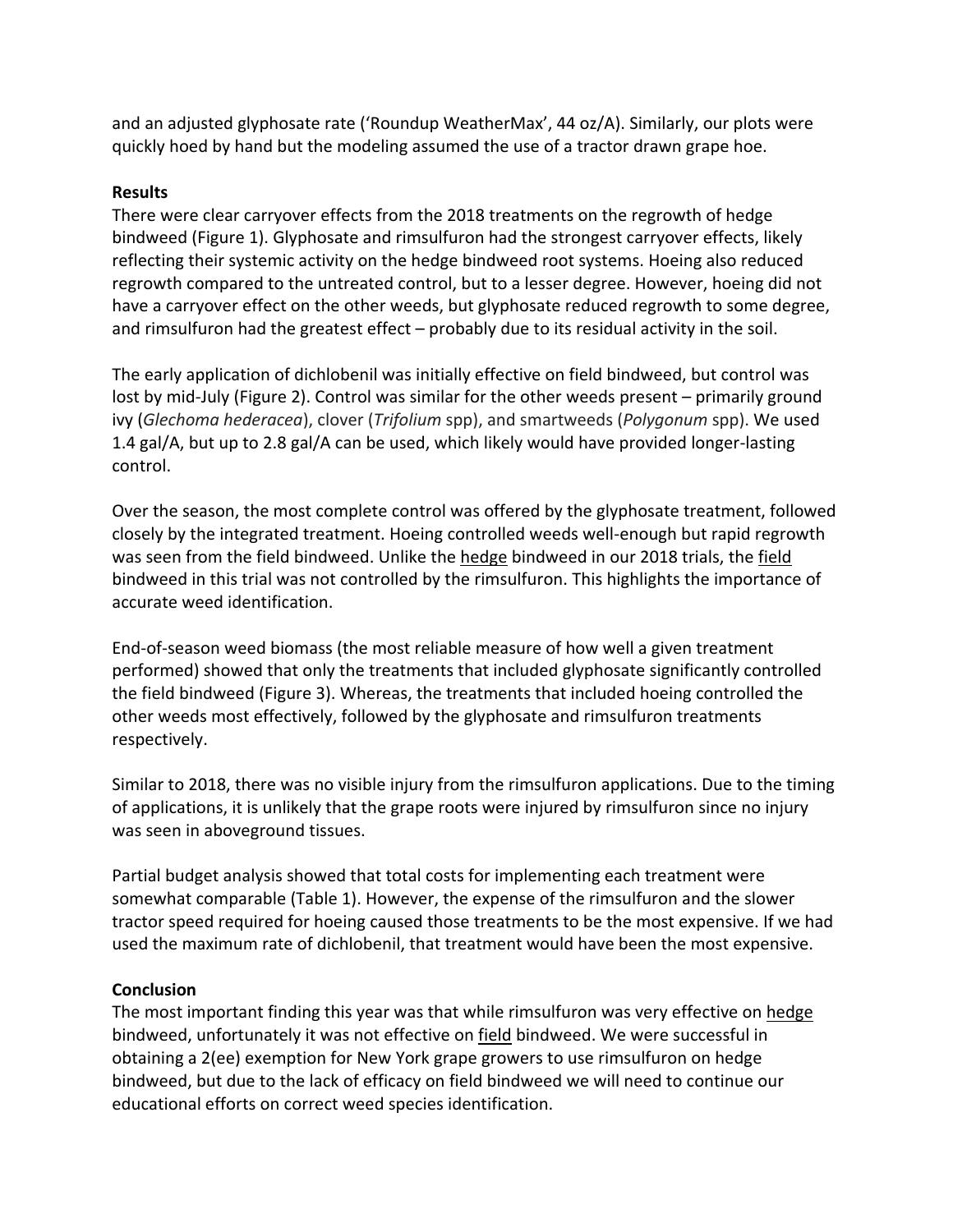While dichlobenil did not offer season-long control, it controlled the field bindweed and other weeds for about two months, which may be satisfactory to some growers. And an increased rate would likely have extended control with no additional labor or equipment usage. Hoeing continued to demonstrate effective but short-term weed control.

Glyphosate and the integrated treatment that included glyphosate were the most effective treatments on the field bindweed. Since there was no statistical difference between their field bindweed control, but the integrated treatment controlled other weeds more effectively and was less injurious to the grapes, that treatment may be more appealing to growers, despite the slight increase in cost.



## *Figures and Tables*

*represented by percent groundcover on June 5, 2019, nearly one year after the treatments were implemented. The effect of treatments on weed density was similar to weed groundcover (data not shown). For each graph, bars with the same letter are not significantly different (Fisher's Protected LSD, P ≤ 0.05).*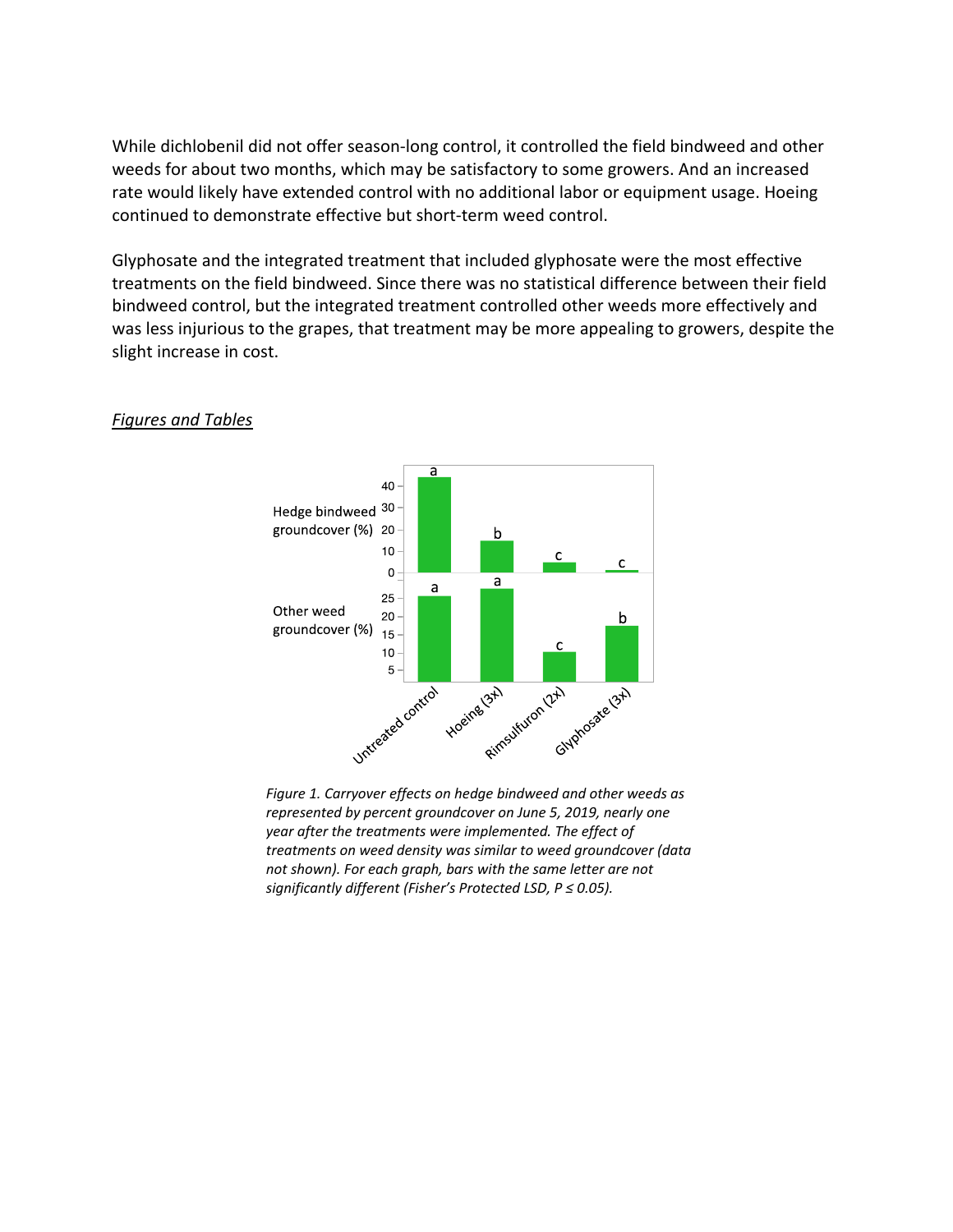

*Figure 2. Effects of treatments on percent groundcover of field bindweed and other weeds over the course of the growing season. Treatments were applied on June 10, July 12, and August 8, with the exceptions that the repeated rimsulfuron treatment was not applied on August 8 due to label restrictions, and dichlobenil was applied on May 17 following hoeing. The effect of treatments on weed density was similar to weed groundcover (data not shown).*



*Figure 3. Effects of treatments on weed biomass at the end of the growing season. For each graph, bars with the same letter are not significantly different (Fisher's Protected LSD, P ≤ 0.05).*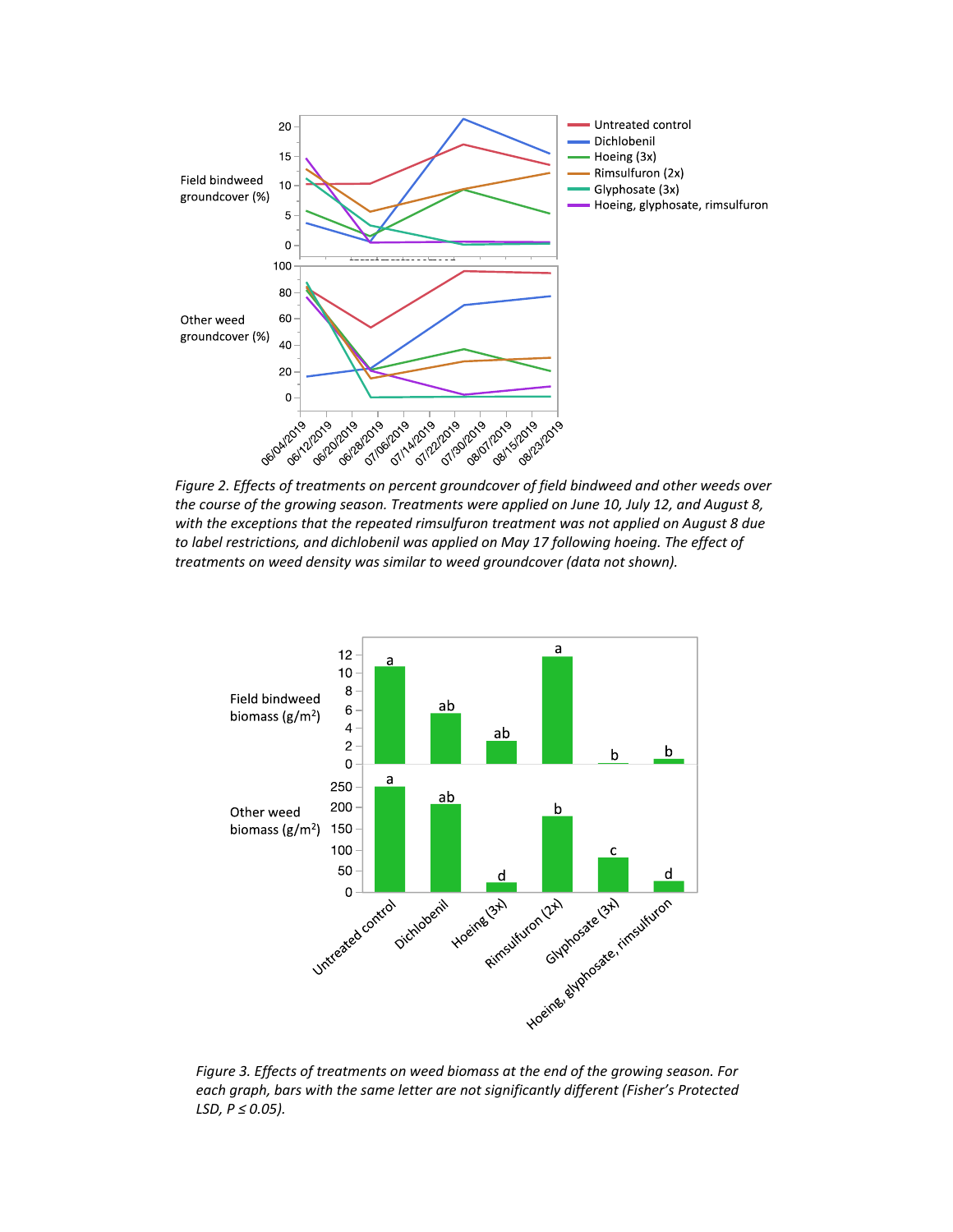| Treatment                             | Labor   | Equipment | Herbicide | Total    |
|---------------------------------------|---------|-----------|-----------|----------|
|                                       | \$USD/A |           |           |          |
| Dichlobenil                           | \$9.78  | \$9.44    | \$66.00   | \$85.21  |
| Hoeing (3x)                           | \$47.67 | \$49.79   | \$0.00    | \$97.45  |
| Rimsulfuron (2x)                      | \$19.56 | \$18.87   | \$31.00   | \$100.43 |
| Glyphosate (3x)                       | \$29.33 | \$28.31   | \$14.42   | \$72.06  |
| Hoeing,<br>glyphosate,<br>rimsulfuron | \$35.44 | \$35.47   | \$20.31   | \$91.22  |

*Table 1. Partial budget analysis demonstrating total annual treatment costs. Labor was calculated at \$20/hr with a grape hoe operating at 1.5 mph and the sprayer at 3.0 mph. Hourly equipment rates were estimated from Yeh et al. (2014).*

#### *Literature cited*

Yeh AD, Gómez MI, White GB (2014) COST OF ESTABLISHMENT AND PRODUCTION OF V. VINIFERA GRAPES IN THE FINGER LAKES REGION OF NEW YORK-2013. Cornell University. Ithaca, NY.